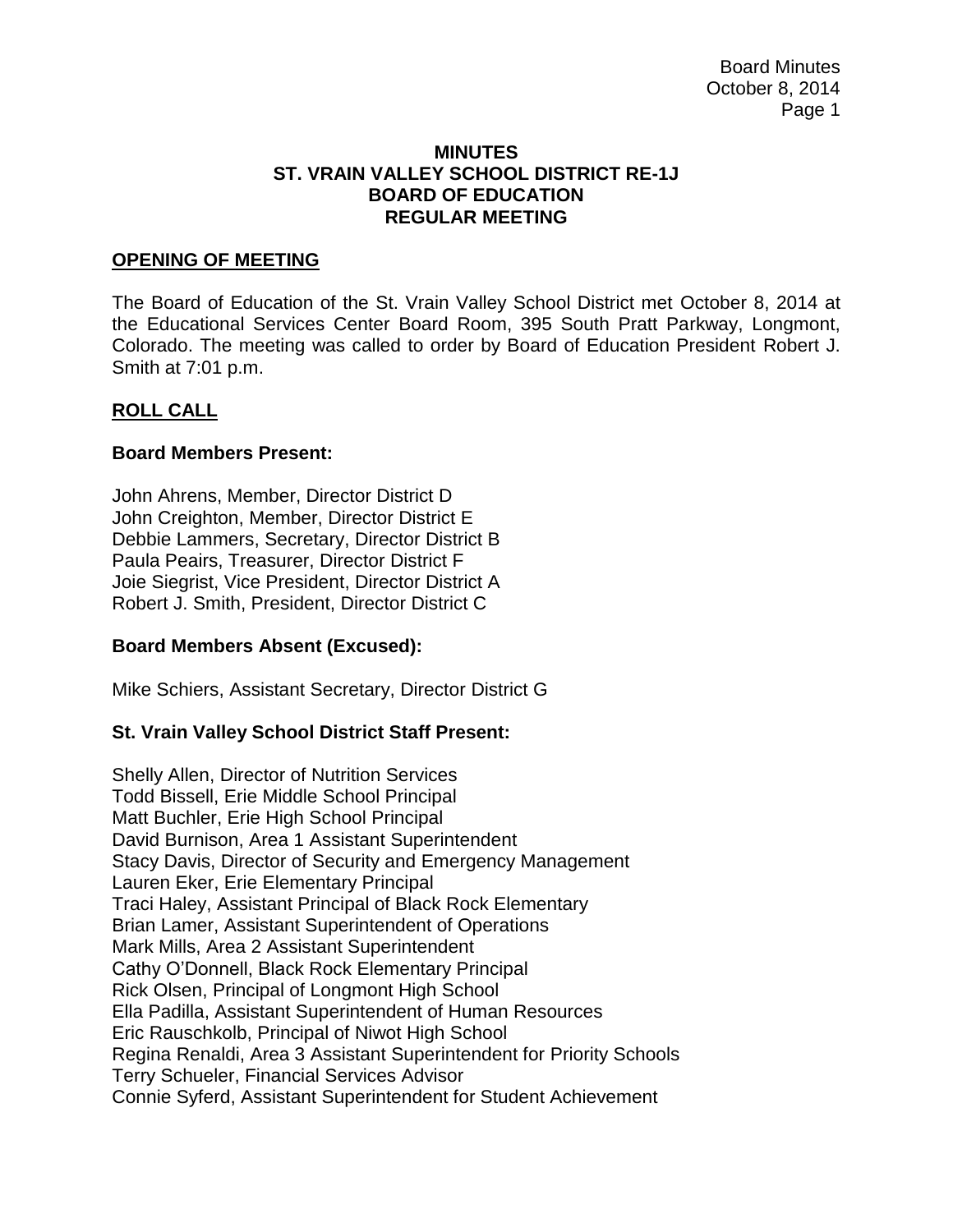Tori Teague, Assistant Superintendent of Assessment, Curriculum, and Instruction Greg Winger, Principal of Lyons Middle/Senior High

### **AMENDMENTS TO THE AGENDA (2.0)**

The Agenda was accepted as presented.

### **AUDIENCE PARTICIPATION (3.0)**

Area Superintendents introduced the students in their schools that are National Merit Scholarship semifinalists. Those students are:

| Longmont High School             | <b>Niwot High School</b>          |
|----------------------------------|-----------------------------------|
| Hannah Cochran                   | Madison Junker (unable to attend) |
|                                  | Emma Robbins (unable to attend)   |
| Erie High School                 | <b>Katie Gillett</b>              |
| Macy Wilson                      | <b>Pierce Finley</b>              |
|                                  | Issac Ng (unable to attend)       |
| <b>Skyline High School</b>       |                                   |
| Michael Loper (unable to attend) | Lyons High School                 |
|                                  | Matthew Dillon (unable to attend) |
| <b>Silver Creek High School</b>  | <b>Emily Schneider</b>            |
| Zach Lamb (unable to attend)     |                                   |

Eric Rauschkolb, Greg Winger, Matt Buchler, and Rick Olsen introduced all the students that were able to attend, and the students introduced their family members that were able to attend.

Kai Abelkis attended the meeting to thank the Board for supporting Silver Creek High School and their administration. His son attended Silver Creek High School and he had a wonderful experience there. His son is now attending Portland State University. Mr. Abelkis is a candidate for County Commissioner.

Todd Snidow, Senior Vice President of George K. Baum & Company, was present to update the Board on the refinancing of District bonds that took place on October 7, 2014. The District saved its taxpayers \$7.9 million as a result of this refinancing, which comes out to \$660,000 annually. The District's credit rating has also been upgraded to AA by Standard & Poor's and Moody's. This upgrade now places St. Vrain in a small group of Colorado schools rated "AA" or higher, including Cherry Creek, Aspen, Boulder and Littleton. Todd thanked Terry Schueler, Greg Fieth, Tony Whiteley, and Dr. Haddad for the excellent current financial condition of the District. Mr. Snidow had an extensive report that compared the savings against other Colorado school district bond sales. The Board members thanked Mr. Snidow for his extremely hard work on the District's behalf and for being a great partner to the District. They also thanked the administrative staff for their work with the budgets in each of the schools.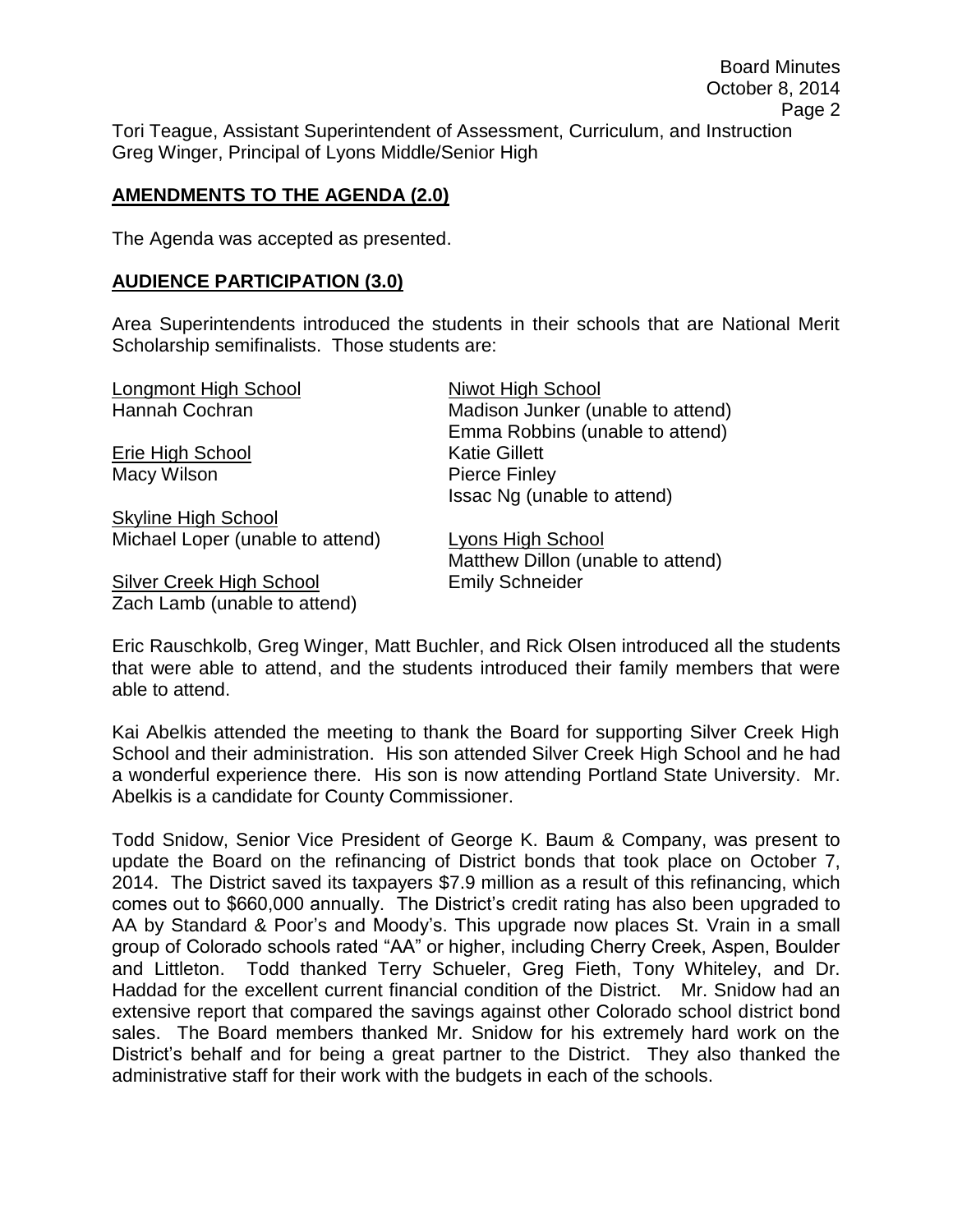October 8, 2014 Page 3 Bill Meier, Community Affairs Representative from United Power, attended the meeting to present a check for lighting rebates from several schools worth \$1,734. United Power Board of Directors Tim Erickson and Ginny Buczek presented to the Board the co-operative's check for \$15,642.59 which included the rebate amount.

Board Minutes

### **BOARD RECOGNITIONS/PRESENTATIONS TO THE BOARD & BOARD COMMUNICATIONS/COMMENTS (4.0)**

None

### **SUPERINTENDENT'S REPORT (5.0)**

• October Count-October 8 was the close of the October Count window but the rest of October is predicted to come in very strong. Thanks to Amber Muir, attendance clerks and school staff that make sure the students all are accounted for.

# **REPORTS (6.0)**

# **Erie High School Student Advisory Council Feeder Report (6.1)**

Mark Mills introduced Matt Buchler who then introduced the Erie High School Student Advisory Council students Katie Gallagher, Cody Hartkopp and Shane Mathis. Advisory Council member Anne Fisher was unable to attend. The students showed a video on the Erie High School feeder schools, and introduced family members that were able to attend the Board Meeting. Principals from the Erie feeder that were present: Erie High School Principal Matt Buchler; Erie Middle School Principal Todd Bissell; Erie Elementary School Principal Lauren Eker; and Black Rock Elementary Principal Cathy O'Donnell. Red Hawk Principal Cyrus Weinberger was unable to attend. Many of the teachers that were showcased in the video were able to attend the Board meeting. Mark Mills thanked the Board for their time in visiting all the schools to see what happens on a daily basis at those schools. Matt Buchler thanked Board member John Ahrens for his school visits and appreciates his support.

# **1 st Quarter Gifts to Schools-2014-2015 School Year (6.2)**

Terry Schueler reported that the first quarter 2014-2015 gifts to the schools totaled \$162,256.21. This amount is double the amount from first quarter last year because of a \$133,100 cash donation from Great West Financial for a financial literacy curriculum program.

### **Safety/Security Report (6.3)**

Stacy Davis presented the Board its annual school safety report and an update on related District-level safety and security topics. Board members appreciated the attention to detail on the safety and security report, and thanked Stacy Davis and Brian Lamer for working on the traffic issues at the schools in particular. Dr. Haddad thanked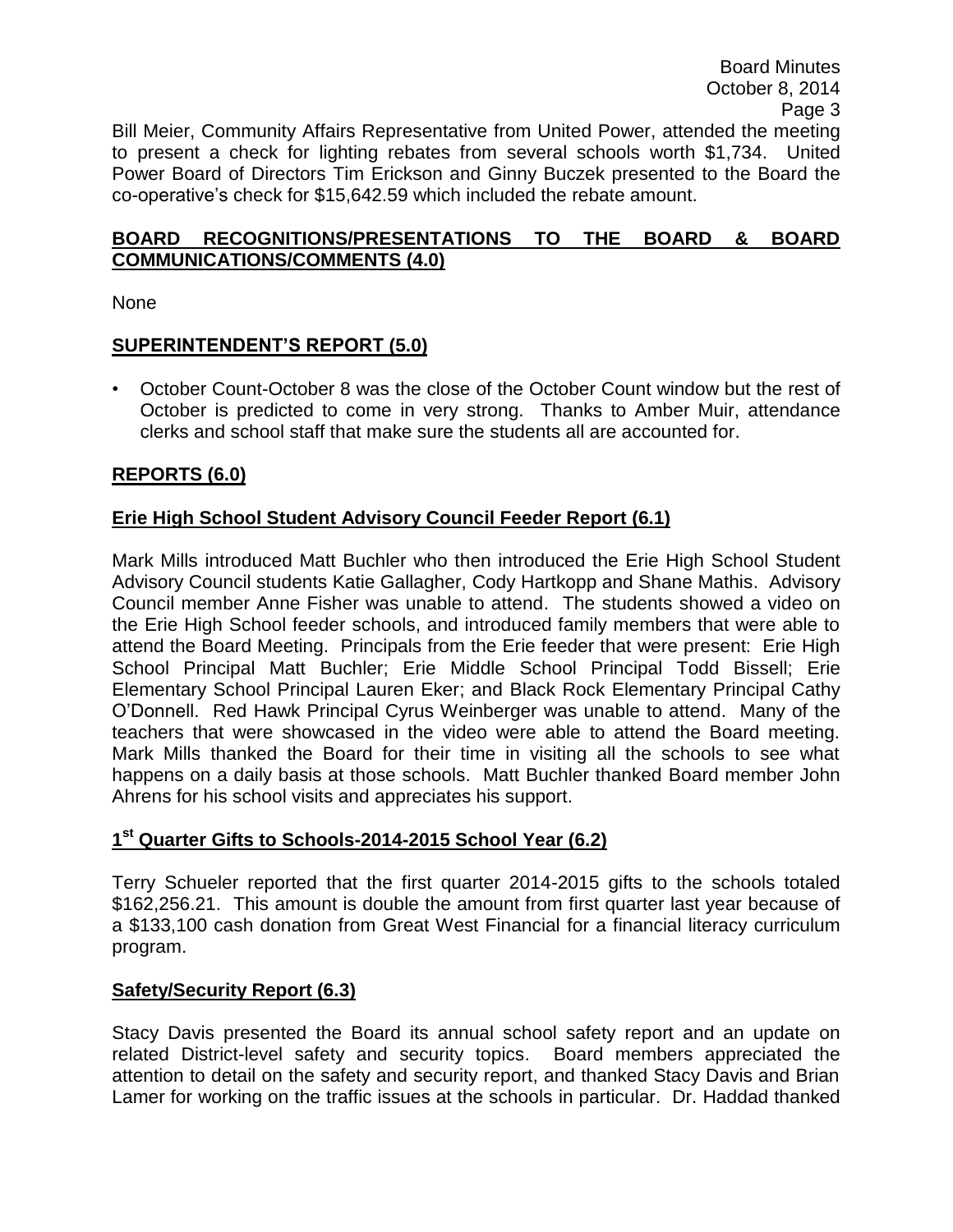efforts to improve traffic issues at Niwot Elementary.

# **2013-2014 Scholarship Recipients (6.4)**

Dr. Haddad presented the list of awarded high school scholarships to District students for 2013-2014. Students were awarded a total of \$621,068 in local scholarships and awards. In addition, students were offered a total of \$16,587,349 in scholarships and awards from colleges and universities across the country. Board members thanked the counselors in each of the schools for their guidance to all the students. They also recognized the tremendous community support that the District is seeing in the form of local scholarships for our students to continue their education at various colleges, universities and vocational schools.

# **CONSENT ITEMS (7.0)**

John Creighton moved to approve Consent Agenda Items 7.1 through 7.6. Joie Siegrist seconded.

- 1. Approval: Staff Terminations/Leaves
- 2. Approval: Staff Appointments
- 3. Approval: Approval of Minutes for the September 10, 2014 Regular Meeting, the September 17, 2014 Study Session, and the September 24, 2014 Regular Meeting
- 4. Approval: Approval of Free and Reduced Meal Application, Board Policy EFC-E
- 5. Approval: Approval of Fee Adjustment to Owner/Architect Agreement-Sanborn Renovation Project
- 6. Approval: Approval of Welker Scholarship Fund Compliance

The motion carried by unanimous roll call vote: [John Ahrens, yes; John Creighton, yes; Debbie Lammers, yes; Paula Peairs, yes; Mike Schiers, absent; Joie Siegrist, yes; Bob Smith, yes].

# **ACTION ITEMS (8.0)**

# **Adoption of Resolution for Approval/Denial of Additional Grade Levels at Aspen Ridge Preparatory (8.1)**

John Ahrens moved that the Board of Education adopt a Resolution to authorize the Aspen Ridge Preparatory School to serve grades K-8 in accordance with the terms of the current Charter Renewal Term of ten years, which presently extends through June 30, 2024. Paula Peairs seconded.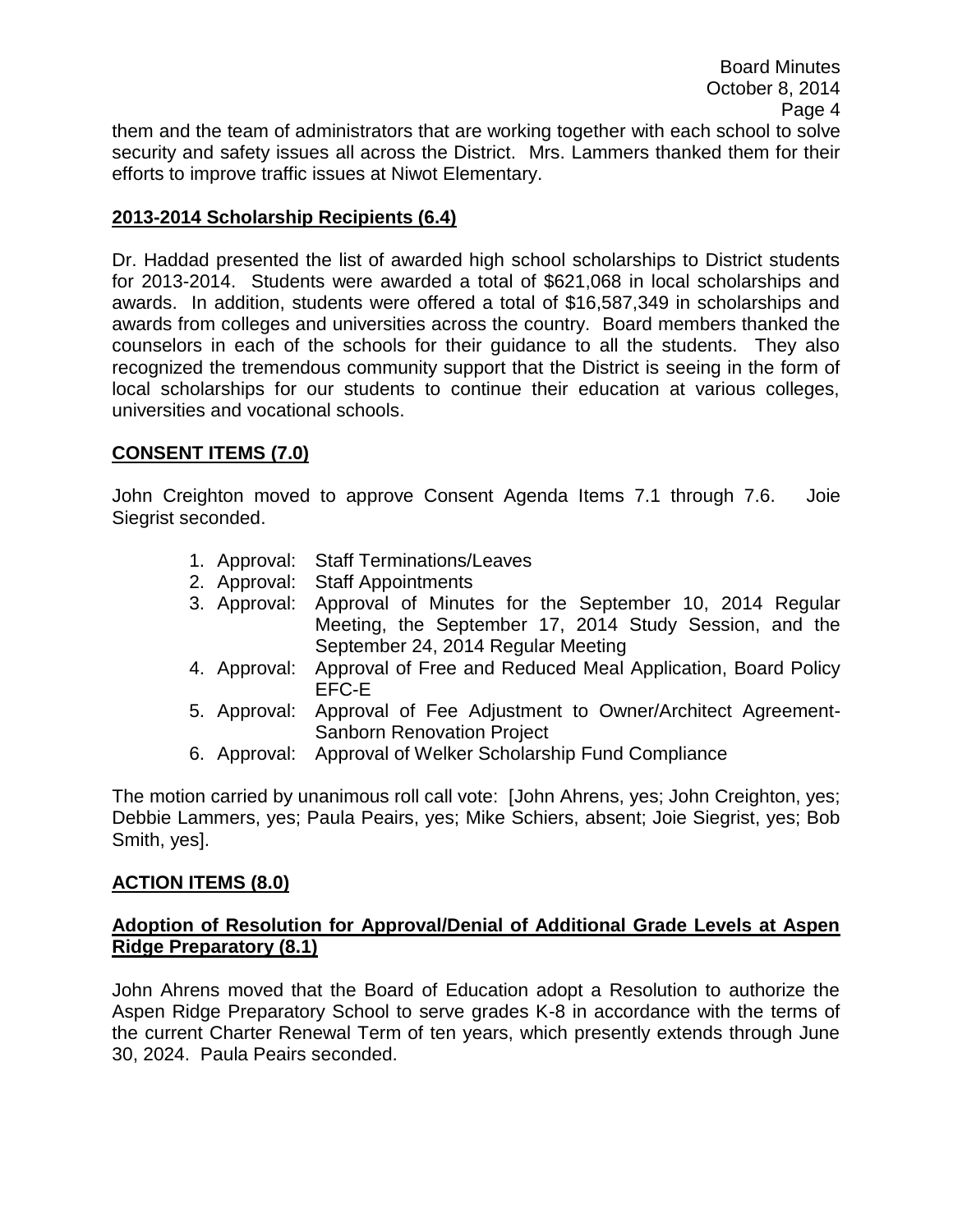On July 30, 2014, the Aspen Ridge Preparatory School submitted a grade extension application to the District in order to become a K-8 school with a private preschool which will not have District oversight. In order to comply with statute, the Board must act on the application prior to October 30, 2014.

Aspen Ridge Principal Pam Richau, Board President Glenn Massarotti, Board Vice President Eric Guerroro, CFO Gina Dattilo, and First Grade Instructor Kathy Krashoc were present to answer questions from the Board.

The motion carried by unanimous roll call vote: [John Ahrens, yes; John Creighton, yes; Debbie Lammers, yes; Paula Peairs, yes; Mike Schiers, absent; Joie Siegrist, yes; Bob Smith, yes].

### **Approval of CCSP Expansion Grant for Aspen Ridge Prepatory (8.2)**

John Ahrens moved that the Board of Education approve the Intent to Submit Form from Aspen Ridge Preparatory School for the Colorado Charter Schools Program (CCSP) Expansion Grant. Paula Peairs seconded.

As the CCSP grants are federally funded, a Local Education Authority (LEA) must agree to serve as fiscal agent for the Colorado Charter Schools Program Expansion Grant. The Aspen Ridge Preparatory School has listed the District as their designated fiscal agent for such purposes; therefore, the Administration and Board of Education are required to sign the CCSP grant application from Aspen Ridge Preparatory School.

The motion carried by unanimous roll call vote: [John Ahrens, yes; John Creighton, yes; Debbie Lammers, yes; Paula Peairs, yes; Mike Schiers, absent; Joie Siegrist, yes; Bob Smith, yes].

### **Adoption of Resolution Proclaiming National School Lunch Week, October 13-17, 2014 (8.3)**

Debbie Lammers moved that the Board of Education adopt a resolution proclaiming October 13 - 17, 2014 as National School Lunch Week. John Creighton seconded.

Serving more than 3.5 million meals yearly to children in St. Vrain cafeterias, the federally funded National School Lunch Program (NSLP) provides nutritionally balanced, healthy meals. The program, which has been serving the nation's children for over 60 years, requires school meals to meet the USDA's new nutrition standards by ensuring students are offered both fruits and vegetables every day of the week; substantially increasing offerings of whole grain-rich foods; offering only fat-free or lowfat milk varieties; limiting calories based on the age of children being served to ensure proper portion size; and increasing the focus on reducing the amounts of saturated fat, trans fats, and sodium.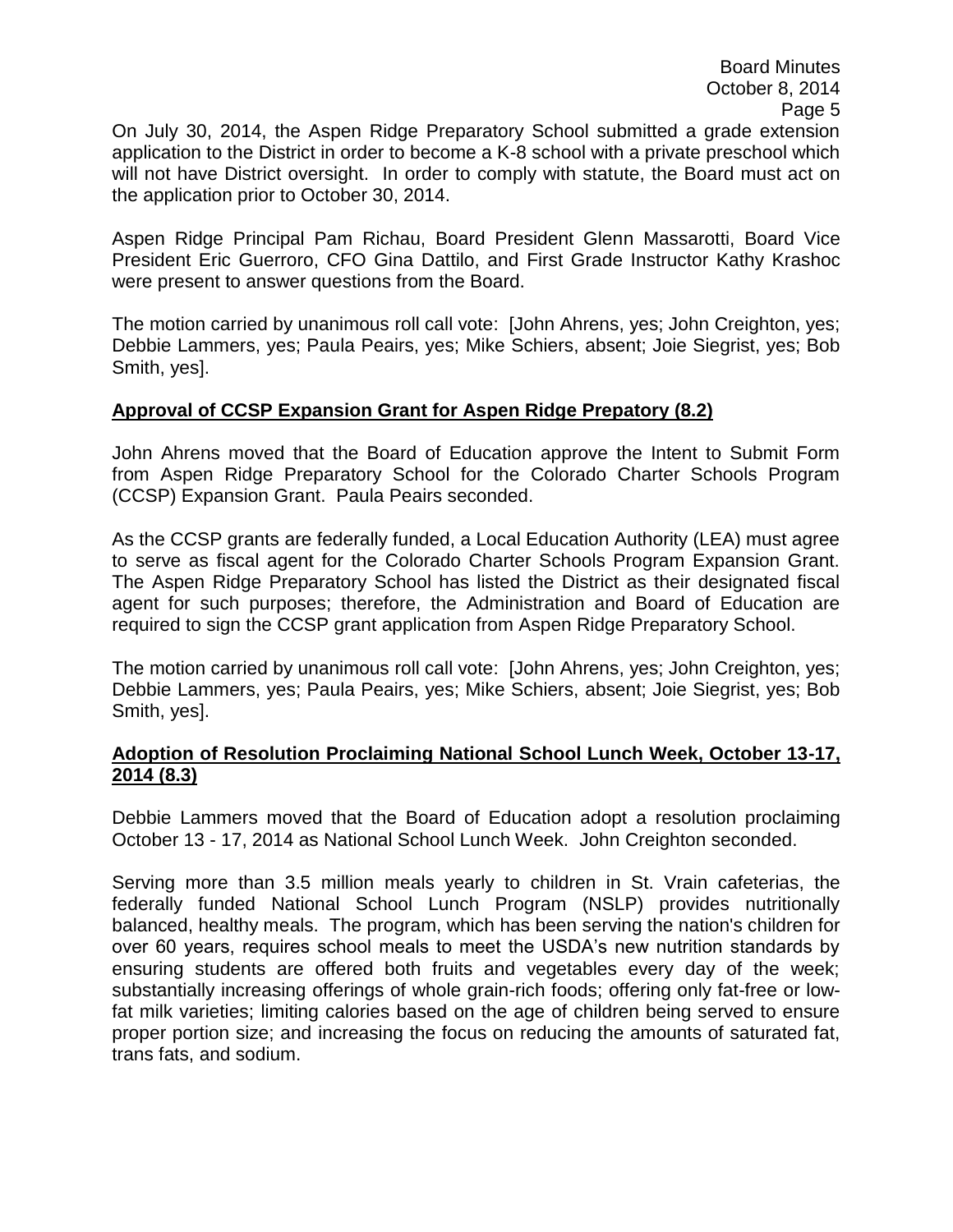Shelly Allen was present to share her goals for Nutrition Services for this year with the Board. The Board thanked Shelly Allen and her team for their work.

The motion carried by unanimous roll call vote: [John Ahrens, yes; John Creighton, yes; Debbie Lammers, yes; Paula Peairs, yes; Mike Schiers, absent; Joie Siegrist, yes; Bob Smith, yes].

### **Approval of Accreditation Recommendations for District Schools (8.4)**

Joie Siegrist moved that the Board of Education approve the accreditation recommendations for schools within the St. Vrain Valley School District, as presented. Debbie Lammers seconded.

Dr. Haddad thanked Tori Teague and her team for the outstanding job that they do, especially throughout the flood, to keep the focus on achievement throughout the District. Dr. Haddad congratulated the schools that improved their accreditation status.

The motion carried by unanimous roll call vote: [John Ahrens, yes; John Creighton, yes; Debbie Lammers, yes; Paula Peairs, yes; Mike Schiers, absent; Joie Siegrist, yes; Bob Smith, yes].

### **Adoption of Resolution Proclaiming Classified School Employees Week, October 18-24, 2014 (8.5)**

John Creighton moved that the Board of Education approve a resolution proclaiming October 18-24, 2014 as "Classified School Employees Week". John Ahrens seconded.

Proclaiming this date as Classified School Employees Week will be helping to promote public awareness of the importance of classified employees in the public school system. As much as any other group of employees, classified school employees are a valued and integral part of the school system and their work is vital to the success of children.

The motion carried by unanimous roll call vote: [John Ahrens, yes; John Creighton, yes; Debbie Lammers, yes; Paula Peairs, yes; Mike Schiers, absent; Joie Siegrist, yes; Bob Smith, yes].

### **Approval of Establishment of Fund 21-Nutrition Services Fund (8.6)**

Paula Peairs moved that the Board of Education formally approve the establishment of Fund 21 (Nutrition Services Fund) in accordance with state law and the approved FY15 Budget. John Creighton seconded.

Effective July 1, 2014, the Colorado Department of Education Chart of Accounts requires the Nutrition Services Fund change from an Enterprise Fund (Fund 51) to a Special Revenue Fund (Fund 21). Staff prepared and submitted the FY15 Budget reflecting this change. Legal counsel has recommended the Board take separate action